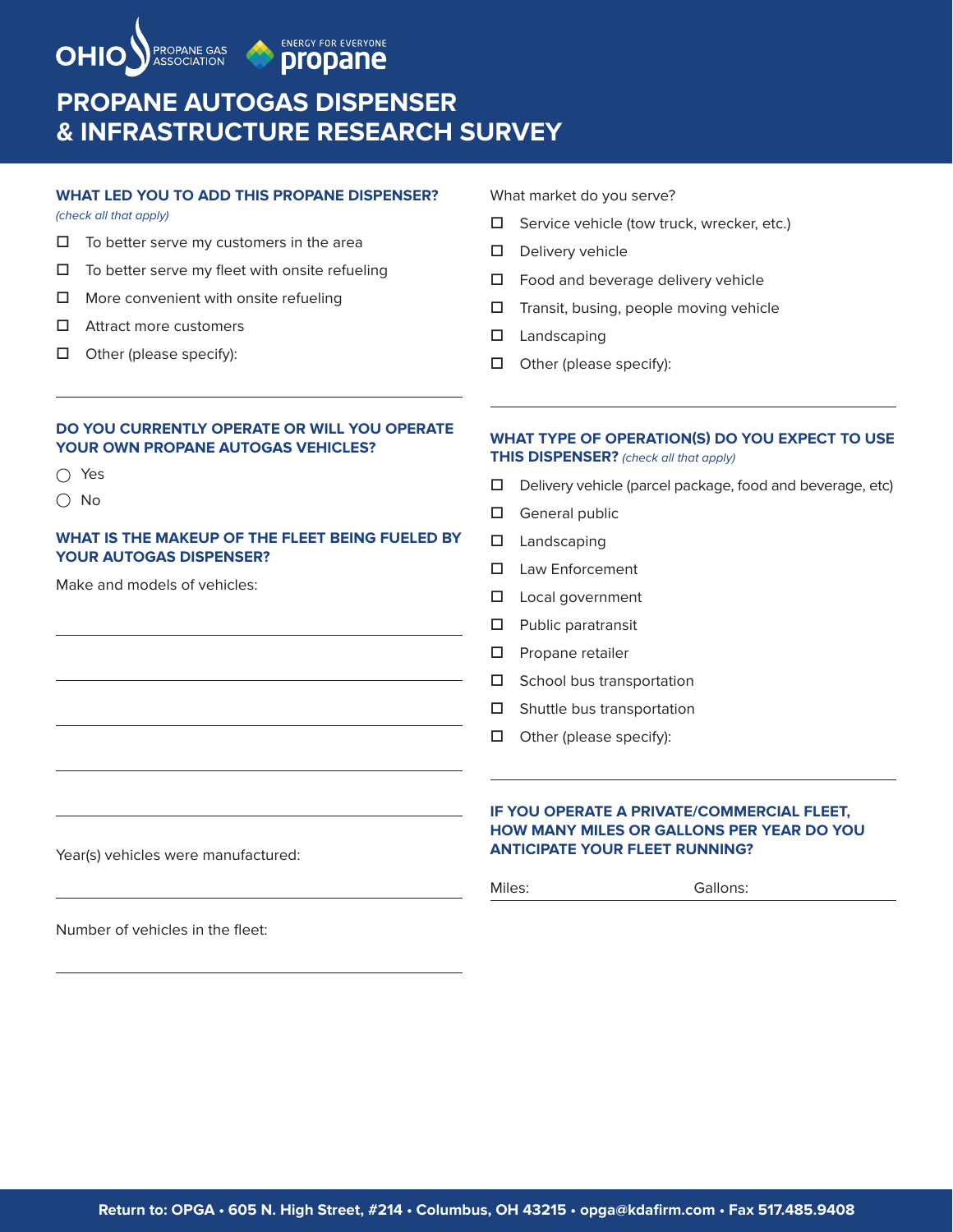

# **PROPANE AUTOGAS DISPENSER & INFRASTRUCTURE RESEARCH SURVEY**

### **HOW FAR ARE YOU, AS A PROPANE FLEET OPERATOR, WILLING TO TRAVEL TO FILL/REFILL YOUR PROPANE VEHICLES?**

Other (please specify):

- $\Box$  1 mile or less
- $\square$  2-3 miles
- $\Box$  4-5 miles
- $\Box$  6-10 miles
- $\Box$  10 miles or more

### **ON A SCALE OF 1 TO 10, RATE YOUR LEVEL OF CONCERN FOR THE FOLLOWING ITEMS RELATED TO THE OPERATION OF YOUR PROPANE AUTOGAS DISPENSER AT A PUBLIC REFUELING SITE?**

*(select below with 1 being not concerned and 10 being very concerned)*

### Credit card security:

| 1                                             | 2                                                     | 3         | 4         | 5                                           | 6                                           | 7         | 8                                           | 9          | 10              |
|-----------------------------------------------|-------------------------------------------------------|-----------|-----------|---------------------------------------------|---------------------------------------------|-----------|---------------------------------------------|------------|-----------------|
|                                               | ( )                                                   | ◯         | ◯         | $\left(\begin{array}{c} \end{array}\right)$ | ∩                                           | $( \ )$   | ∩                                           | ( )        | O               |
|                                               | Distance from your customers:                         |           |           |                                             |                                             |           |                                             |            |                 |
| 1                                             | 2                                                     | 3         | 4         | 5                                           | 6                                           | 7         | 8                                           | 9          | 10 <sup>°</sup> |
|                                               |                                                       | ◯         | ⌒         | ∩                                           | ◯                                           | ⌒         | ⌒                                           | $\bigcirc$ | ◯               |
|                                               | Monitoring the propane supply in your dispenser tank: |           |           |                                             |                                             |           |                                             |            |                 |
| 1                                             | 2                                                     | 3         | 4         | 5                                           | 6                                           | 7         | 8                                           | 9          | 10              |
|                                               |                                                       | ⌒         | ∩         | ◯                                           | ◯                                           | Ω         |                                             | ◯          | ∩               |
|                                               | Posting the price per gallon:                         |           |           |                                             |                                             |           |                                             |            |                 |
| 1                                             | 2                                                     | 3         | 4         | 5                                           | 6                                           | 7         | 8                                           | 9          | 10              |
|                                               |                                                       | Ω         | $( \ )$   | $\left(\begin{array}{c} \end{array}\right)$ | ◯                                           | ⌒         | $\left(\begin{array}{c} \end{array}\right)$ | $( \ )$    | $( \ )$         |
|                                               | Safety of the dispenser:                              |           |           |                                             |                                             |           |                                             |            |                 |
| 1                                             | 2                                                     | 3         | 4         | 5                                           | 6                                           | 7         | 8                                           | 9          | 10              |
|                                               |                                                       | ∩         | ◯         | ∩                                           | $\left(\begin{array}{c} \end{array}\right)$ |           | ∩                                           | ( )        | ∩               |
|                                               | Training of those using the autogas dispenser:        |           |           |                                             |                                             |           |                                             |            |                 |
| 1                                             | 2                                                     | 3         | 4         | 5                                           | 6                                           | 7         | 8                                           | 9          | 10              |
| $\left( \begin{array}{c} \end{array} \right)$ | ╱ ╲                                                   | $\bigcap$ | $\bigcap$ | $\cap$ $\cap$                               |                                             | $\bigcap$ | $\cap$                                      | ╱╲         | ╱               |